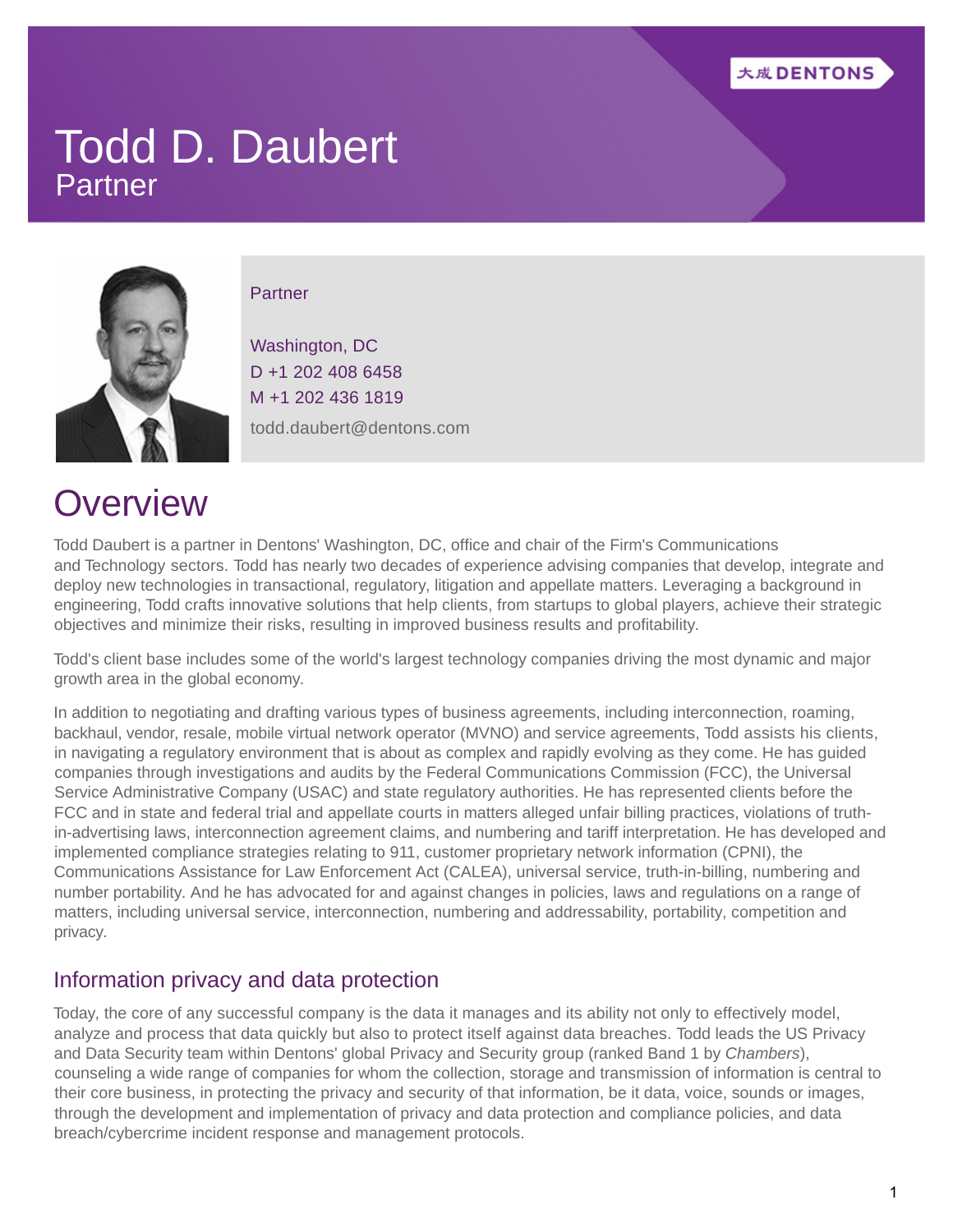In particular, the collection, use and storage of personal information has been subject to an increasingly complex framework of laws and regulations, violation of which risks government penalties and private litigation. Todd works with clients to ensure compliance and implement risk management programs that create a strong control environment that will be both a springboard for innovation and a bulwark against breaches. In addition to providing proactive counseling, he has assisted clients in responding to crises, including helping them manage data breaches —whether resulting from malicious activities, human error or a compromised computer system— from containment and assessment of risks and impact, to notification to affected individuals and third-parties and evaluation of response and recovery to prevent future breaches.

Specifically, Todd focuses on:

- Advising clients on how to deploy products and services, or how to use technology, in a way that builds consumer trust and protects confidential information
- Negotiating the privacy and data security provisions of commercial and outsourcing agreements, including the agreement with the vendor for local telephone number portability administration services in the United **States**
- Representing clients during investigations of potential data breaches or the misuse of data
- Advising clients on all aspects of data collection, usage, sharing, management, protection and disposal, including:
	- Global compliance strategies
	- Information governance
	- International data transfers
	- Data retention and exploitation with respect to digital media and cloud services

## **Experience**

Todd has advised clients on the implementation of mobile payment and e-commerce systems, including the technical, regulatory and data privacy challenges that have accompanied the introduction of new payment technologies. His preeminence in this area of law led the North America Board of the Mobile Entertainment Forum, the leading trade organization for the mobile content and commerce industry, to appoint Todd to be chair of group's Policy and Initiatives Committee, which is currently developing new standards for electronic payment systems. Todd's recent significant representations include:

- Represented various national and regional carriers in deploying services, including obtaining regulatory approvals and negotiating interconnection agreements and agreements with equipment manufacturers, service providers and other interested parties.
- Represented national and regional wireless carriers in the negotiation of multi-year backhaul and service agreements with a combined value in the hundreds of millions of dollars.
- Advised an equipment manufacturer on the development and global deployment of machine-to-machine (M2M) communications systems.
- Provided regulatory compliance advice to national wireline and wireless carriers on such issues as net-neutrality, roaming, addressability and signaling, building access and pole attachments, and numbering.
- Developed compliance strategies, policies, procedures and manuals covering all major regulatory requirements, including privacy and CPNI, 911 services, truth-in-billing, universal service, CALEA and telecommunications relay services (TRS).
- Defended a tool and equipment manufacturer during an FCC investigation that concluded without any finding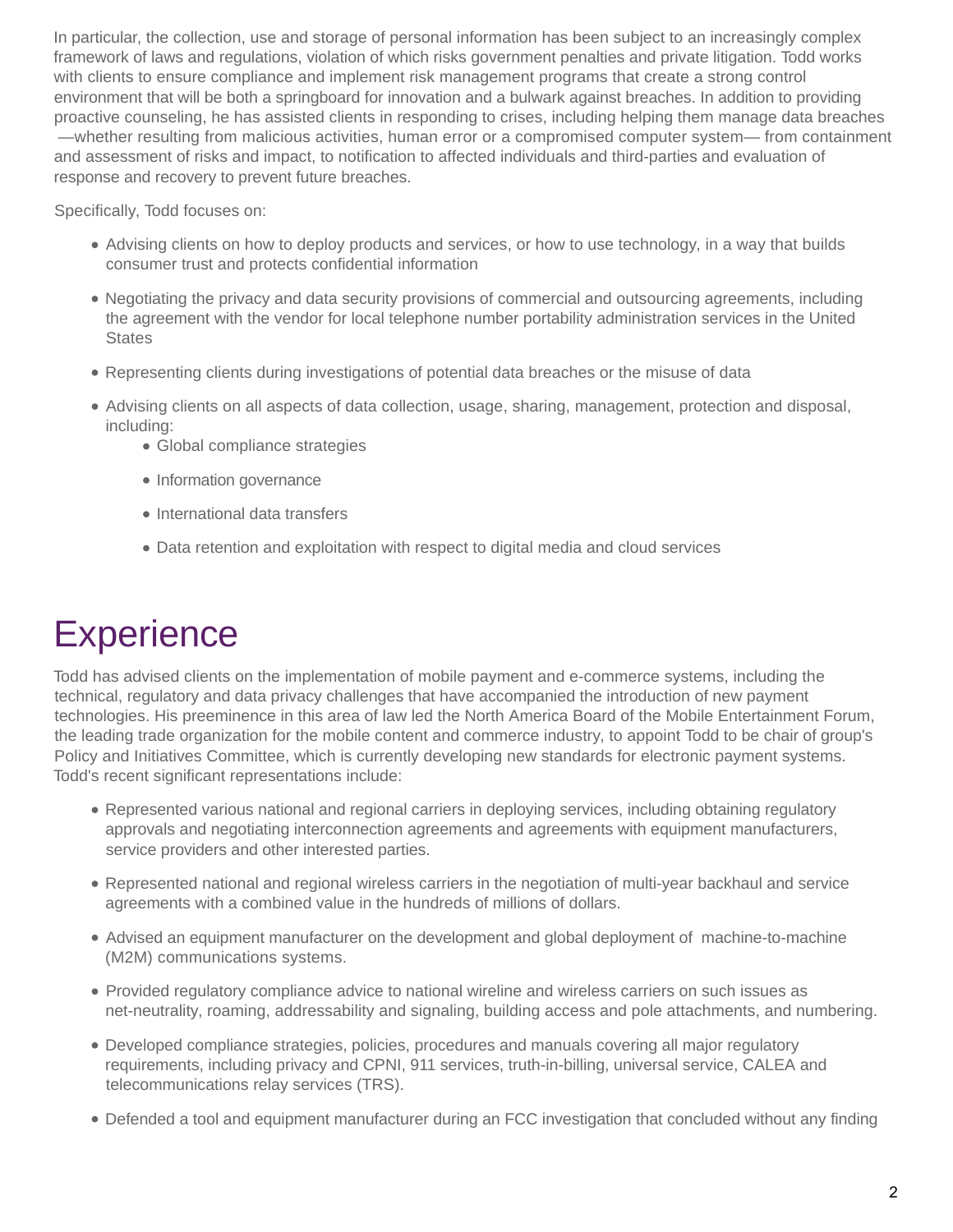of wrongdoing or further reporting requirements.

- Represented a national wireless carrier in the first FCC audit of carrier numbering practices, which concluded without any finding of wrongdoing.
- Advised entities in connection with acquisitions of FCC-licensed television broadcast facilities, amendments to licenses and construction permits and the attendant regulatory requirements.
- Represented various national and regional wireline and wireless carriers in litigation over intercarrier compensation, including access charges and reciprocal compensation, and other contract disputes.
- Developed appellate strategies for and represented trade associations and carriers in connection with appeals of federal and state court orders.

## **Recognition**

#### Honors and Awards

- Recognized by Washington DC Super Lawyers in the areas of Administrative Law and Communications, 2014.
- Recognized by The Legal 500 in the area of Media, Technology and Telecoms, 2012–2014. He is described as a "thorough, effective negotiator" and a "sharp thinker who takes a pragmatic approach."
- Listed in Chambers USA: America's Leading Lawyers for Business, Telecom, Broadcast and Satellite, Washington, DC, 2012, 2013 and 2014. As quoted by clients, "he has tremendous knowledge and experience in how the law plays out in front of the FCC, and is very creative in his thinking."

### **Insights**

- ["New FCC spectrum proposal would fuel the development of driverless vehicles,](https://www.dentons.com/en/insights/alerts/2019/december/6/new-fcc-spectrum-proposal-would-fuel-the-development-of-driverless-vehicles)" Dentons client alert, December 9, 2019
- ["Talking cars: The FCC holds the key to unlocking the promise of autonomous vehicles,](https://www.dentons.com/en/insights/alerts/2019/january/25/talking-cars)" Dentons client alert, January 28, 2019
- ["2019 Telecommunications Policy Outlook,](https://www.dentons.com/en/insights/alerts/2019/january/9/2019-telecommunications-policy-outlook)" Dentons client alert, January 10, 2019
- ["BIS begins process for export controls of "emerging and foundational" technologies: what tech companies](https://www.dentons.com/en/insights/alerts/2018/november/20/bis-begins-export-controls-process-for-emerging-and-foundational-technologies) need to know," Dentons client alert, November 20, 2018
- "Net neutrality: the FCC's vital role in the viability of telehealth," eHealth Law & Policy, September 2014
- ["Technology's impact on business sectors,](https://www.dentons.com/en/pdf-pages/~/link.aspx?_id=0C447EEB6B564BCCA2D3BFD2EB5CC07F&_z=z)" Dentons Videos, July 2014
- ["The evolving role of technology in business,](https://www.dentons.com/en/pdf-pages/~/link.aspx?_id=DBE69B9F3630443EA0DD3454A67C2BA0&_z=z)" Dentons Videos, July 2014
- ["Net neutrality in Europe and the US: swimming against the tide?,](https://www.dentons.com/en/insights/articles/2014/june/10/net-neutrality-in-europe-and-the-us-swimming-against-the-tide)" Dentons client alert, June 10, 2014
- "The FCC v. Verizon case, and the future path for the FCC," e-Commerce Law and Policy, February 2014
- ["FCC to Consider Classification of VoIP Services for Pole Attachment Rates,](https://www.dentons.com/en/insights/alerts/2014/january/8/fcc-to-consider-classification-of-voip-services-for-pole-attachment-rates)" Dentons client alert, January 8, 2014
- Co-author, "Bridging the Broadband Gap: A Look at Policy Responses in the US and EU" and "Telecommunications Laws and Regulations in the US," The International Comparative Legal Guide to Telecommunications Law and Regulations, Fifth Edition, 2012
- Co-author, "Where Are All of the Smart Grids?," Law360, October 5, 2011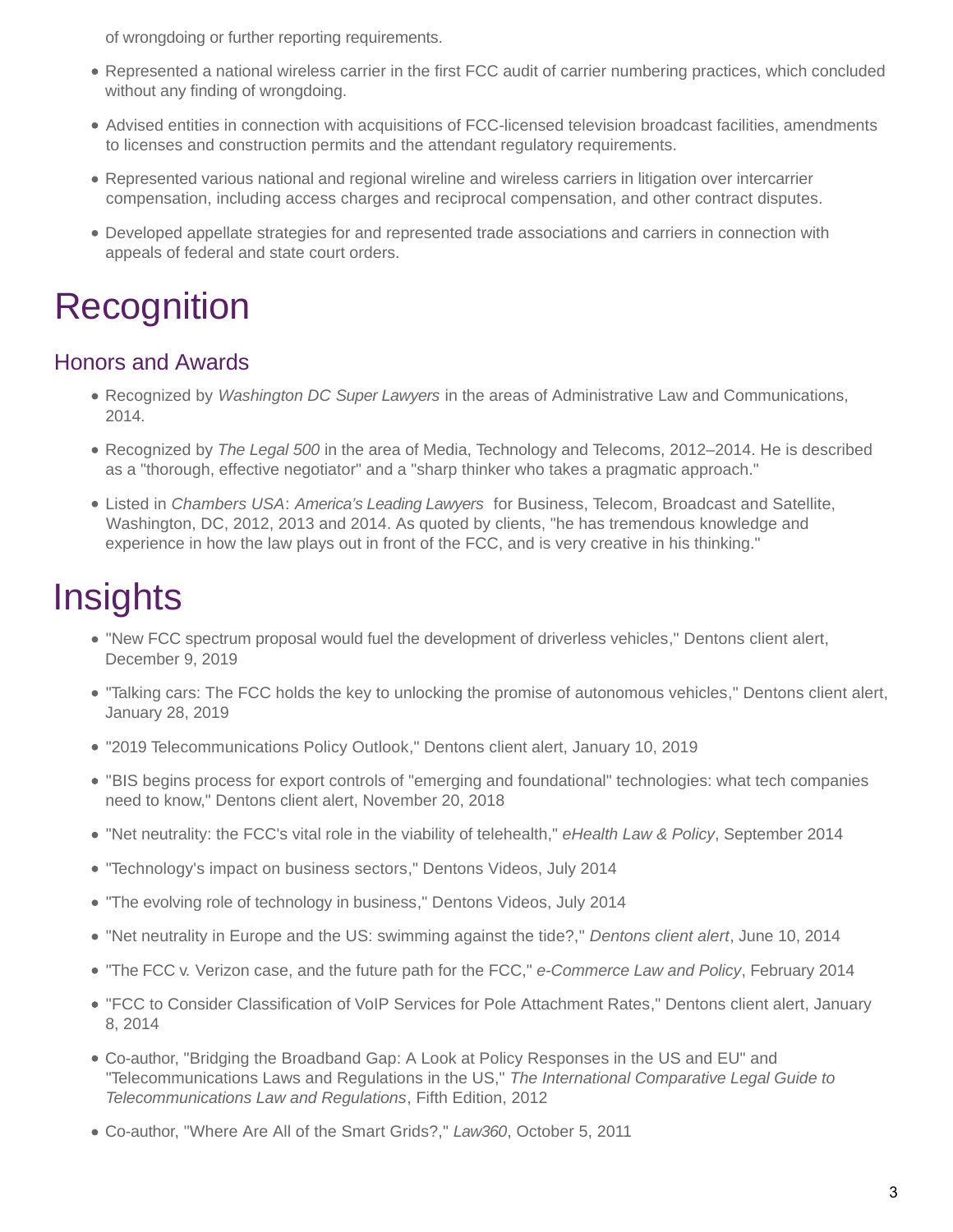- "Privacy, Access and Law Enforcement in the Age of Interactive Video and User Created Content," Pacific Telecommunications Council Conference Proceedings, January 2008
- "Copyright, Potential Markets, and the User Interface: Defining the Scope of the Limited Monopoly," Law and Contemporary Problems, Vol. 55, No. 2, Duke University School of Law, Spring 1992

## Activities and Affiliations

### **Presentations**

- Presenter, "GDPR at One Year Webinar," New York State Bar Association, May 23, 2019
- Speaker, "Data Breach Assessment in Action," RADAR Event, New York, NY, January 30, 2019
- Panelist, "Smart Risk Management What Are Regulators Focusing On?," December 7, 2018, Bermuda
- Panelist, "GDPR Comes to America Presentation," New York, NY November 1, 2018
- Presenter, "Recent Developments: How Privacy and Security Regulations in Europe, California & Elsewhere May Affect You," Dentons CLE Seminar, October 17, 2018, Washington, DC
- Presenter, "GDPR presentation," Mt. Sinai Innovation Partners Webinar, October 16, 2018
- Presenter, "Ultra, Basic concepts of GDPR," Rockville, MD, June 19, 2018
- Presenter, "The Law's Sisyphean Pursuit of Technology Presentation," Dentons CLE Seminar, Chicago, IL, June 15, 2018
- Panelist, "Cybercrime: How it Affects Your Organization and What You Should Be Doing," Society of Information Management and Financial Executives International, April 19, 2018
- Presenter, "GDPR and How It Might Affect the Practice of Law in New York," March 13, 2018
- Presenter, "General Data Protection Regulation (GDPR) Workshop," New York, NY, January 16, 2018
- Presenter, "Straight Talk About Privacy and Data Security: Do You Know Myth from Reality?" Dentons CLE Seminar, October 27, 2017
- Panelist, "Trump Administration's First 100 Days in Office," Nokia, June 6, 2017
- Presenter, "Data Protection and Lessons Learned," STEP Conference, May 3, 2017
- Participant, "Securing Spectrum: Unlicensed Technologies, Connected Vehicles, and Privacy Program," FCBA, February 8, 2017
- Presenter, "Latest Developments in Privacy & Data Security For US and EU", KKR CLE Webinar, February 16, 2017
- "The Cloud and Cybersecurity Law: A panel discussion on regulation and technology," Avanan, January 26, 2017
- "Proposed NY State Cyber Regulations for Financial Services Companies," November 8, 2016
- Presenter, "Counter-UAS Concepts and Technologies," UTM Convention, November 10, 2016
- "A Security Breach? Now What?," AXA Conference, October 20, 2016
- Panelist, "Cyber Security Panel Discussion," October 13, 2016
- Participant," [Don't Call Me, I'll Call You: Navigating TCPA Compliance and Class Actions](https://www.dentons.com/en/whats-different-about-dentons/connecting-you-to-talented-lawyers-around-the-globe/events/2016/august/4/navigating-tcpa-compliance-and-class-actions) ", Dentons Webinar, August 4, 2016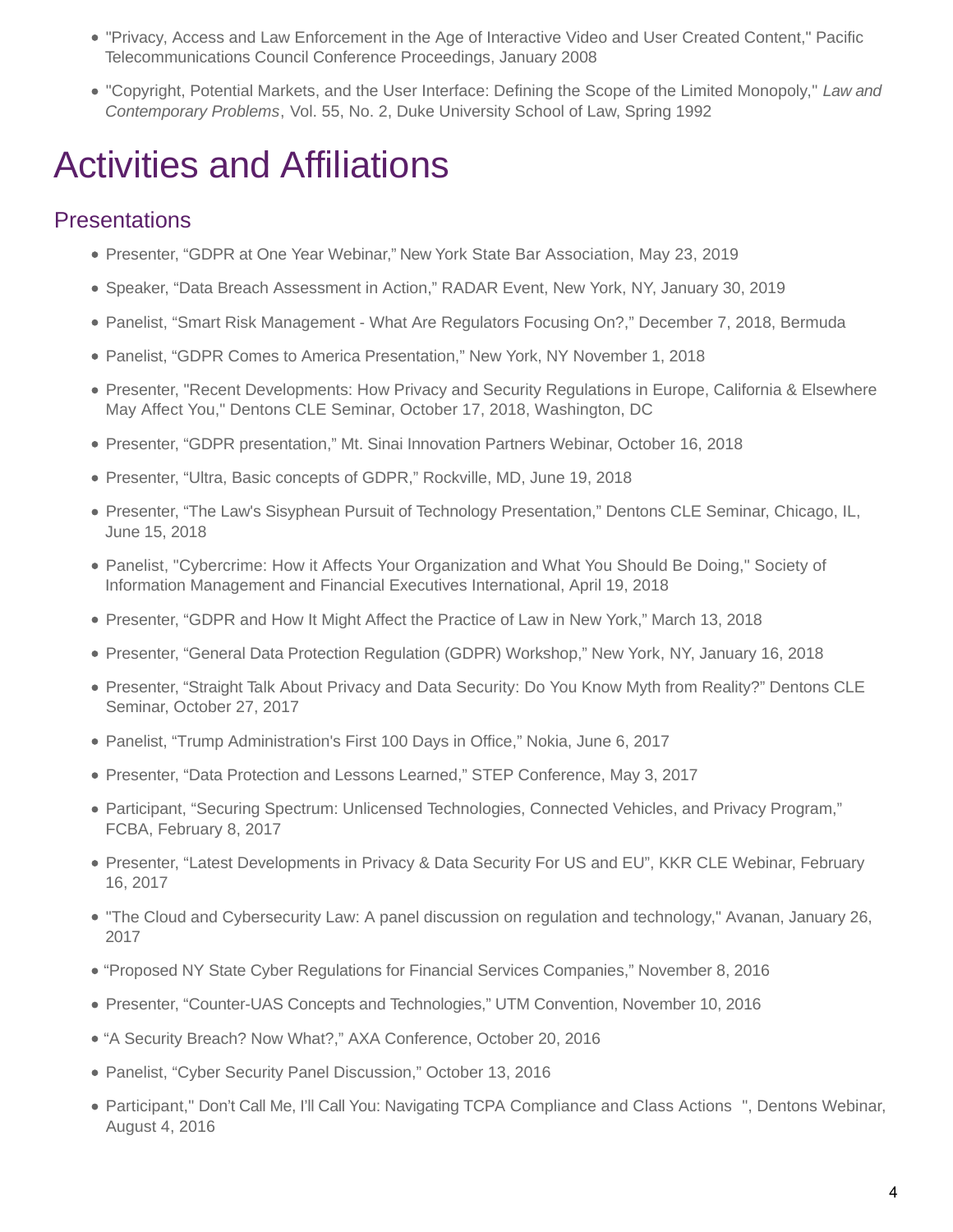- Speaker, "De-Identification: Maximize Big Data Value, Minimize Privacy Risk," September 2015
- ["Dentons Proposal for Global Legal Services to Nokia Corporation,](https://www.dentons.com/en/pdf-pages/~/media/12f3b4dce2f744d8aa3e38797b2573c7.ashx)" Presentation to Nokia Corp., Helsinki, Finland, June 2015
- "The Current State of Net Neutrality," IT.CAN, Montreal, Quebec, October 20-21, 2014
- "Identity and Privacy Across the Screens," Multiscreen Summit, New York, NY, June 12, 2013
- "Protecting App Users' Privacy: The Case for Enlightened Regulation," Second Annual Privacy Summit, Washington, DC, June 6, 2013
- "Cybersecurity Summit Best Practices," CTIA, Las Vegas, NV, May 22, 2013
- "M-Commerce: What the Future Holds for Retailers, Brands and Content Owners," MEF panel, CTIA, Las Vegas, NV, May 21, 2013
- "Data Privacy and California Privacy Litigation Trends," Dentons CLE seminar for in-house counsel, Beverly Hills, CA, January 10, 2013
- "Walk the Line: The Balance Between Protecting your Customers and Monetizing their Data," MEF Americas Conference, Miami, FL, December 5, 2012
- "Fireside Chat: Inside the Beltway Find Out what Legislation is Coming Down the Line that will Impact the Industry," Interviewer, MEF Americas Conference, Miami, FL, December 5, 2012
- "Mobile Payments and Value Transfers: Opportunities and Obstacles," Association of Corporate Counsel webinar, September 20, 2012
- "Retail in a Mobile World: Ensuring Consumer Privacy and Data Security," Dentons CLE presentation to National Retail Federation, Washington, DC, July 10, 2012
- "Privacy and Data Security Cross-Border Compliance in a Data-Driven World," Dentons CLE seminar for Pitney Bowes, July 9, 2012
- "Data Protection/Privacy Update and the New EU Regulations," Dentons CLE webinar, June 19, 2012
- "Government Fireside Chat with the Federal Reserve Board and the Federal Trade Commission," MEF Mobile Content & Commerce Privacy Summit, Washington, DC, April 24, 2012
- "Privacy and Security Issues around M-Commerce," MEF Mobile Content & Commerce Privacy Summit, Washington, DC, April 24, 2012
- "Regulatory and Legal Risks of Mobile Payment Systems," LexisNexis Emerging Issues webinar, New York, NY, March 21, 2012
- "Privacy and Mobile Apps," MEF Roundtable, Mobile World Congress, Barcelona, Spain, February 28, 2012
- "Regulatory 2.0 The New Rules Are Here," ITExpo, Miami, FL, February 2, 2012
- "Context v. Privacy—A Critical Problem Requiring a Robust Solution," MEF Americas Conference, Miami, FL, November 30, 2011
- "Practical and Regulatory Considerations for MCommerce," Innovation Stage, CTIA fall conference, San Diego, CA, October 15, 2011
- "The Ethics of Mobile Devices: Tracking Employee Locations: When Should You? When Should You Not?" Masters Conference for Legal Professionals, Washington, DC, October 5, 2011
- "Technology, Broadband & Your Business: Where We Are, Where We Are Going, and What You Should Know," Dentons CLE seminar for in-house counsel, Washington, DC, September 20, 2011
- "Applying the New FUSF/ICC Rules: Who Needs Help with Broadband?" 4G Wireless Evolution Conference,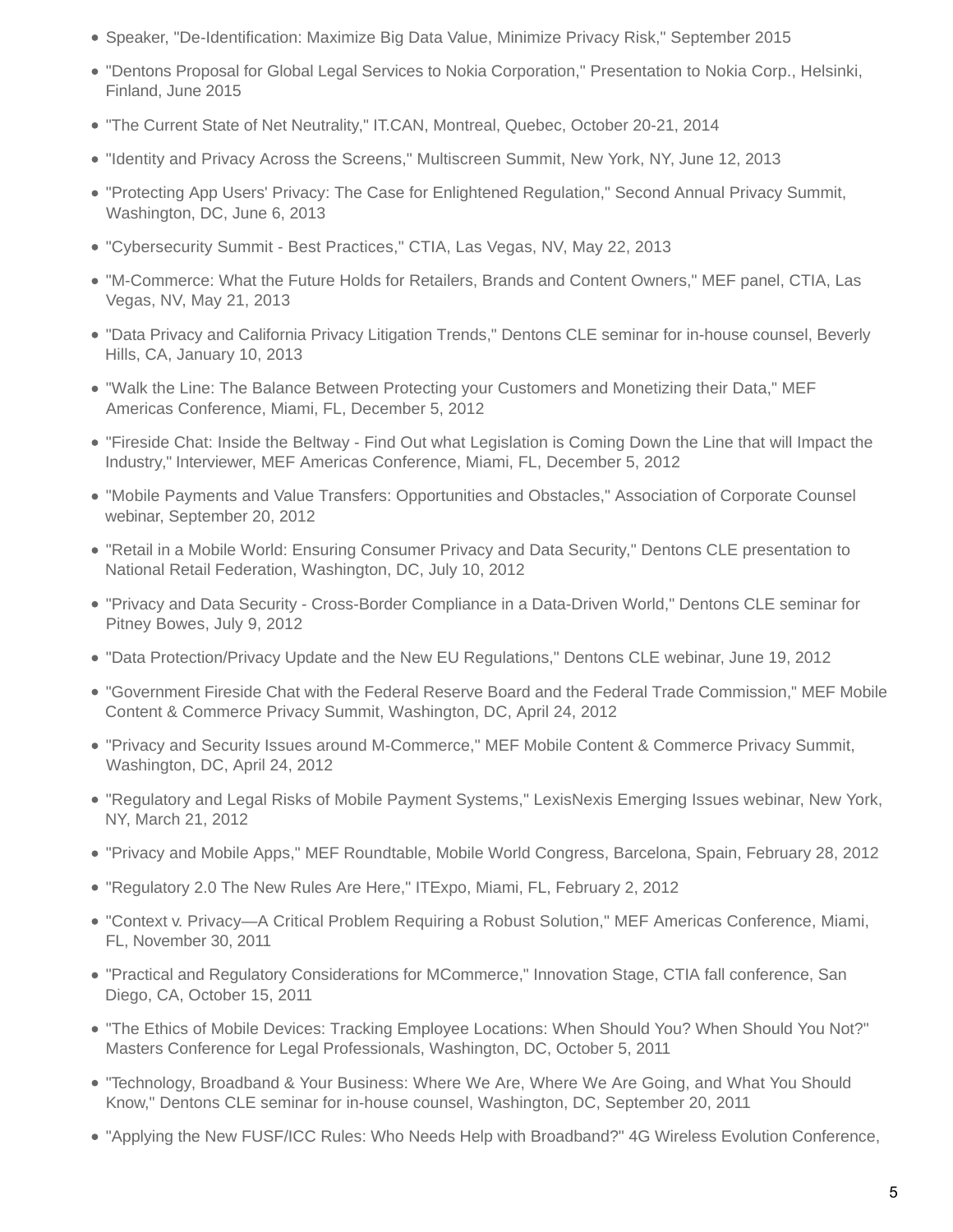Austin, TX, September 15, 2011

- "Mobile Enterprise Services: Ensuring a Competitive Marketplace," 4G Wireless Evolution Conference, Austin, TX, September 13, 2011
- "Mobile Payments: Emerging Business Models & Legal Challenges," Dentons webinar for in-house counsel, Washington, DC, March 1, 2011
- "It's the Internet, Not Mobile, that Matters," 4G Wireless Evolution Conference, Miami, FL, February 3, 2011
- "The Future of Broadband Regulation: Recent Developments and How They May Impact Broadband Services," Dentons CLE seminar for in-house counsel, Washington, DC, October 6, 2010
- "National Broadband Policy Review ," 4G Wireless Evolution Conference, Los Angeles, CA, October 5, 2010
- "The National Broadband Plan and the Potential Impact of the Comcast Decision (The Limits of Title I Jurisdiction)," CLE Presentation, Bellevue, WA, March 26, 2010
- "The National Broadband Plan: What It Means for Your Business," Regulatory and Legislative Update, Washington, DC, March 24, 2010
- "Net Neutrality: Can Open Be Governed," 4GWE East 2010 Speaker, TMC Net VoIP Conference, Miami Beach, FL, January 20, 2010
- "Making Sense of the FCC's Network Neutrality NPRM," Washington, DC, December 2, 2009
- "Navigating Uncharted Waters: Telecommunications Policy in the New Administration and Congress," Washington, DC, November 13, 2009
- "Privacy, Access and Law Enforcement in the Age of Interactive Video and User Created Content," Pacific Telecommunications Council Conference, Waikiki, HI, January 12, 2008
- "Universal Service Reform," Federal Communications Bar Association Hot Topics in Universal Service seminar, Washington, DC, November 28, 2007
- "Privacy, Access, and Law Enforcement in the Mobile Information and Entertainment Age," Mobile Web Americas Conference, Orlando, FL, October 2, 2007
- "Interconnected VoIP Services: Should Providers of Interconnected VoIP Services Hold Themselves Out as Providers, Rather than End Users, of Telecommunications Services?," Regulatory and Legislative Update, Washington, DC, April 2, 2007
- "Interconnected VoIP and Universal Service: The Nuts and Bolts of VoIP Compliance with USF Requirements," VoIP workshop, Washington, DC, July 26, 2006
- "Public Safety and VoIP: E911 and CALEA Compliance," VoIP workshop, Washington, DC, July 26, 2006
- "IP: To Regulate or Not to Regulate, That Is the Question," CompTel Conference, Orlando, FL, October 12, 2005
- "Leveraging Information and Communications Technologies for Global Competitive Advantage," World Telecommunication Day Symposium, Port of Spain, Trinidad and Tobago, May 17, 2005
- "Numbering Optimization and IP-Enabled Services," FCC Numbering Symposium, Washington, DC, November 2004
- "Fixed Wireless: The 'Next Big Thing' for Breaking the Last Mile Bottleneck?" ALTS Conference, Washington, DC, May 11, 2004
- "U.S. Regulatory Concerns for VoIP: Where We Are Going and What We Need to Get There," VON Conference, San Jose, CA, April 2, 2003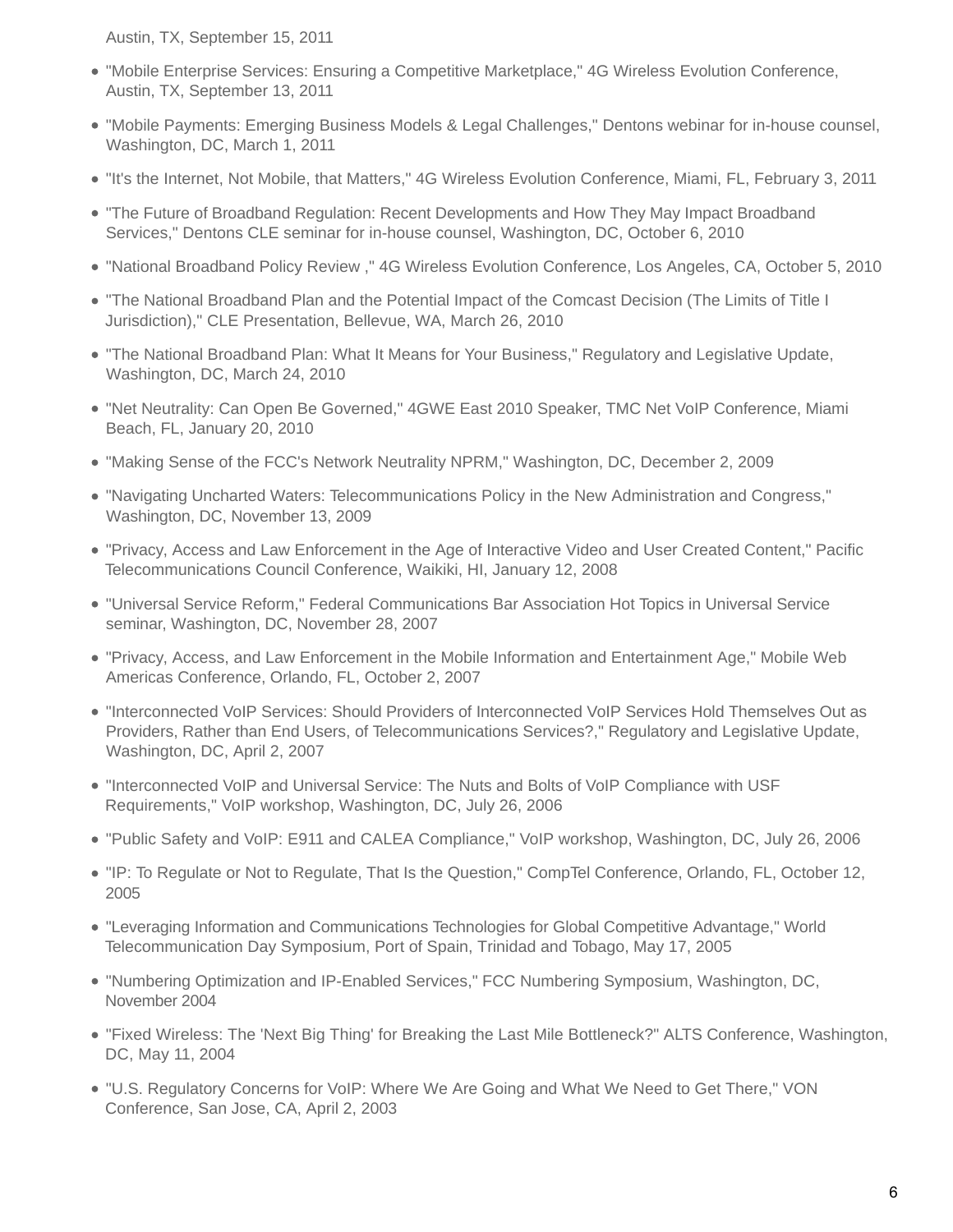- "Dispelling Myths About So-Called Virtual NXXs," NARUC Conference, Washington, DC, July 27, 2002
- "Reciprocal Compensation: Where Do We Go From Here?" CompTel Conference, Orlando, FL, May 25, 2000

#### Prior and Present Employment

- Todd served as a law clerk to the Honorable Chief Judge Gerald B. Tjoflat of the US Court of Appeals for the Eleventh Circuit.
- He also studied and worked in Berlin, Konstanz and Bonn, Germany, as the recipient of the Alexander von Humboldt-Stiftung Federal Chancellor Fellowship.

### Areas of focus

#### **Practices**

- [Advocacy and Government Affairs](https://www.dentons.com/en/find-your-dentons-team/practices/public-policy-and-regulation/advocacy-and-government-affairs)
- [Appellate Advocacy](https://www.dentons.com/en/find-your-dentons-team/practices/litigation-and-dispute-resolution/appellate-advocacy)
- [Commercial Agreements](https://www.dentons.com/en/find-your-dentons-team/practices/intellectual-property-and-technology/commercial-agreements)
- [Employment and Labor](https://www.dentons.com/en/find-your-dentons-team/practices/employment-and-labor)
- [Employment Contracts, Handbooks and Policies](https://www.dentons.com/en/find-your-dentons-team/practices/employment-and-labor/employment-contracts-handbooks-and-policies)
- [Federal Regulatory and Marketing \(United States\)](https://www.dentons.com/en/find-your-dentons-team/practices/public-policy-and-regulation/federal-regulatory-and-marketing-united-states)
- [Intellectual Property and Technology](https://www.dentons.com/en/find-your-dentons-team/practices/intellectual-property-and-technology)
- [IP and the Internet](https://www.dentons.com/en/find-your-dentons-team/practices/intellectual-property-and-technology/ip-and-the-internet)
- [IP Contracts, Assignment and Licensing](https://www.dentons.com/en/find-your-dentons-team/practices/intellectual-property-and-technology/ip-contracts-assignment-and-licensing)
- [Litigation and Dispute Resolution](https://www.dentons.com/en/find-your-dentons-team/practices/litigation-and-dispute-resolution)
- [Media Regulation](https://www.dentons.com/en/find-your-dentons-team/practices/public-policy-and-regulation/media-regulation)
- [Privacy and Cybersecurity](https://www.dentons.com/en/find-your-dentons-team/practices/privacy-and-security)
- [Public Policy and Regulation](https://www.dentons.com/en/find-your-dentons-team/practices/public-policy-and-regulation)
- [Regulatory and Administrative Tribunals](https://www.dentons.com/en/find-your-dentons-team/practices/litigation-and-dispute-resolution/regulatory-and-administrative-tribunals)
- [Strategic Sourcing and Outsourcing](https://www.dentons.com/en/find-your-dentons-team/practices/intellectual-property-and-technology/strategic-sourcing-and-outsourcing)
- [Technology Procurement, Development and Licensing](https://www.dentons.com/en/find-your-dentons-team/practices/intellectual-property-and-technology/technology-procurement-development-and-licensing)
- [US Policy](https://www.dentons.com/en/find-your-dentons-team/practices/public-policy-and-regulation/advocacy-and-government-affairs/us-policy)

#### Industry sectors

- [Advertising](https://www.dentons.com/en/find-your-dentons-team/industry-sectors/media-entertainment-and-sports/media-and-entertainment/advertising)
- [Broadband Access and Internet](https://www.dentons.com/en/find-your-dentons-team/industry-sectors/communications/broadband-access-and-internet)
- [Carriers, Resellers and MVNOs](https://www.dentons.com/en/find-your-dentons-team/industry-sectors/communications/carriers-resellers-and-mvnos)
- [Cloud and Hosting Services](https://www.dentons.com/en/find-your-dentons-team/industry-sectors/technology/information-technology-it/cloud-and-hosting-services)
- [Communications](https://www.dentons.com/en/find-your-dentons-team/industry-sectors/communications)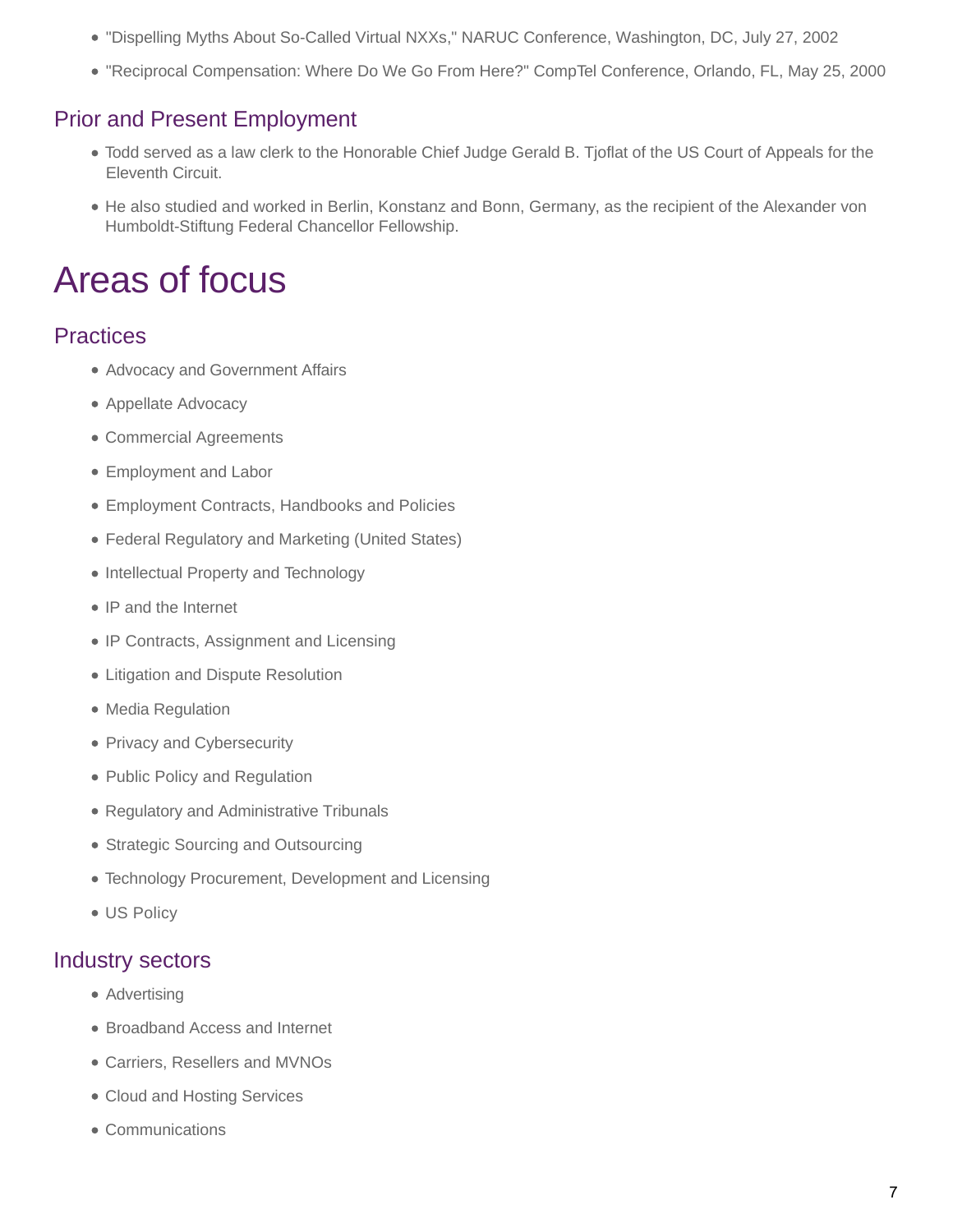- [Digital Media](https://www.dentons.com/en/find-your-dentons-team/industry-sectors/media-entertainment-and-sports/media-and-entertainment/digital-media)
- [E-Commerce, Internet and E-Payments](https://www.dentons.com/en/find-your-dentons-team/industry-sectors/technology/information-technology-it/e-commerce-internet-and-e-payments)
- [Energy](https://www.dentons.com/en/find-your-dentons-team/industry-sectors/energy)
- [Gaming](https://www.dentons.com/en/find-your-dentons-team/industry-sectors/gaming)
- [Government](https://www.dentons.com/en/find-your-dentons-team/industry-sectors/government)
- [Government Agencies](https://www.dentons.com/en/find-your-dentons-team/industry-sectors/government/government-agencies)
- [Government Corporations](https://www.dentons.com/en/find-your-dentons-team/industry-sectors/government/government-corporations)
- [Hardware and Semiconductors](https://www.dentons.com/en/find-your-dentons-team/industry-sectors/technology/information-technology-it/hardware-and-semiconductors)
- [Information Technology and Telemedicine Companies](https://www.dentons.com/en/find-your-dentons-team/industry-sectors/life-sciences-and-health-care/life-sciences/information-technology-and-telemedicine-companies)
- [Information Technology \(IT\)](https://www.dentons.com/en/find-your-dentons-team/industry-sectors/technology/information-technology-it)
- [Insurance](https://www.dentons.com/en/find-your-dentons-team/industry-sectors/insurance)
- [Insurance Privacy](https://www.dentons.com/en/find-your-dentons-team/industry-sectors/insurance/insurance-regulation/insurance-privacy)
- [Insurance Regulation](https://www.dentons.com/en/find-your-dentons-team/industry-sectors/insurance/insurance-regulation)
- [Life Sciences](https://www.dentons.com/en/find-your-dentons-team/industry-sectors/life-sciences-and-health-care/life-sciences)
- [Life Sciences and Health Care](https://www.dentons.com/en/find-your-dentons-team/industry-sectors/life-sciences-and-health-care)
- [Media and Entertainment](https://www.dentons.com/en/find-your-dentons-team/industry-sectors/media-entertainment-and-sports/media-and-entertainment)
- [Media, Entertainment and Sports](https://www.dentons.com/en/find-your-dentons-team/industry-sectors/media-entertainment-and-sports)
- [Medical Device Companies](https://www.dentons.com/en/find-your-dentons-team/industry-sectors/life-sciences-and-health-care/life-sciences/medical-device-companies)
- [Mobile](https://www.dentons.com/en/find-your-dentons-team/industry-sectors/technology/information-technology-it/mobile)
- [National Governments](https://www.dentons.com/en/find-your-dentons-team/industry-sectors/government/national-governments)
- [Outsourcing](https://www.dentons.com/en/find-your-dentons-team/industry-sectors/technology/information-technology-it/outsourcing)
- [Satellite Operators](https://www.dentons.com/en/find-your-dentons-team/industry-sectors/communications/satellite-operators)
- [Software](https://www.dentons.com/en/find-your-dentons-team/industry-sectors/technology/information-technology-it/software)
- [Space Business](https://www.dentons.com/en/find-your-dentons-team/industry-sectors/defense/space-business)
- [Spectrum Licensing and Radio Equipment Approvals](https://www.dentons.com/en/find-your-dentons-team/industry-sectors/communications/spectrum-licensing-and-radio-equipment-approvals)
- [Technology](https://www.dentons.com/en/find-your-dentons-team/industry-sectors/technology)
- [Transportation](https://www.dentons.com/en/find-your-dentons-team/industry-sectors/transportation)
- [Transportation Technology and IT](https://www.dentons.com/en/find-your-dentons-team/industry-sectors/transportation/transportation-technology-and-it)
- [Autonomous Vehicles](https://www.dentons.com/en/find-your-dentons-team/industry-sectors/transportation/autonomous-vehicles)

### **Education**

- School of Law, Duke University, 1993, JD, with honors
- Oklahoma State University, 1990, Bachelor of Architectural Engineering